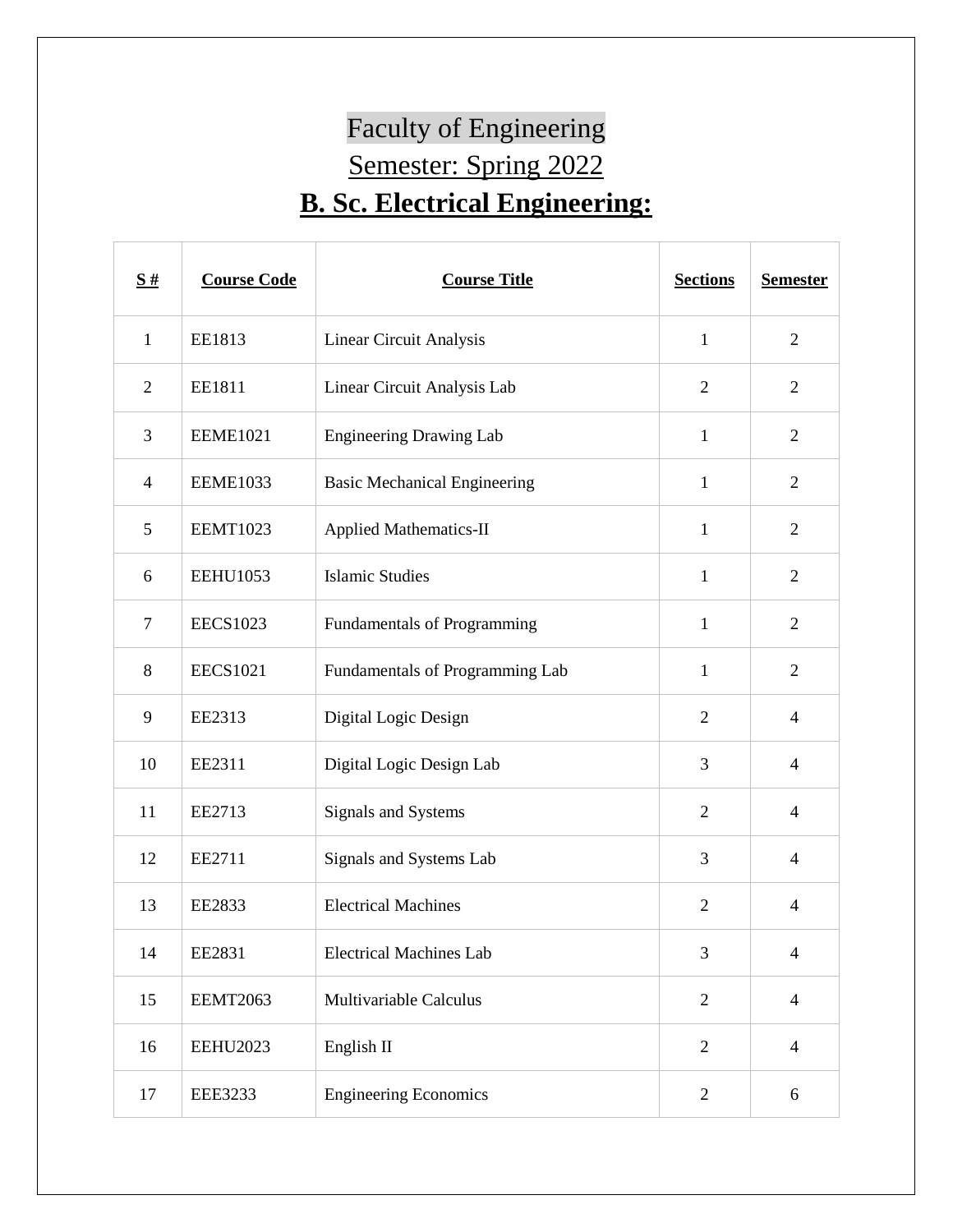| 18 | <b>EEE3203</b> | <b>Linear Control Systems</b>              | $\overline{2}$ | 6     |
|----|----------------|--------------------------------------------|----------------|-------|
| 19 | <b>EEN3201</b> | Linear Control Systems Lab                 | 3              | 6     |
| 20 | <b>EEN3223</b> | <b>Technical Report Writing</b>            | 3              | 6     |
| 21 | <b>PEN3243</b> | Power Distribution and Utilization         | $\mathbf{1}$   | 6     |
| 22 | <b>PEN3241</b> | Power Distribution and Utilization Lab     | $\overline{2}$ | 6     |
| 23 | <b>PEN3213</b> | Power Systems Analysis                     | $\mathbf{1}$   | 6     |
| 24 | <b>PEN3211</b> | Power Systems Analysis Lab                 | $\overline{2}$ | 6     |
| 25 | ETN3253        | <b>Digital Signal Processing</b>           | $\mathbf{1}$   | 6     |
| 26 | <b>ETN3251</b> | Digital Signal Processing Lab              | $\overline{2}$ | 6     |
| 27 | ETN3243        | <b>Computer Communication Networks</b>     | $\mathbf{1}$   | 6     |
| 28 | ETN3241        | <b>Computer Communication Networks Lab</b> | $\mathbf{1}$   | 6     |
| 29 | <b>EEN4244</b> | Senior Design Project - II                 | $\overline{2}$ | 8     |
| 30 | <b>HUN4213</b> | <b>Engineering Management</b>              | $\overline{2}$ | 8     |
| 31 | <b>PEN4253</b> | Power Systems Operation and Control        | $\mathbf{1}$   | 8     |
| 32 | <b>PEN4251</b> | Power Systems Operation and Control Lab    | $\overline{2}$ | 8     |
| 33 | <b>PEE4223</b> | <b>Power Systems Protection</b>            | $\mathbf{1}$   | 8     |
| 34 | <b>PEN4221</b> | Power Systems Protection Lab               | $\overline{2}$ | 8     |
| 35 | <b>ETE4233</b> | <b>Digital Image Processing</b>            | $\mathbf{1}$   | $8\,$ |
| 36 | ETN4231        | Digital Image Processing Lab               | $\mathbf{1}$   | 8     |
| 37 | <b>ETN4223</b> | <b>Power Electronics</b>                   | $\mathbf{1}$   | 8     |
| 38 | ETN4221        | Power Electronics Lab                      | $\overline{2}$ | 8     |